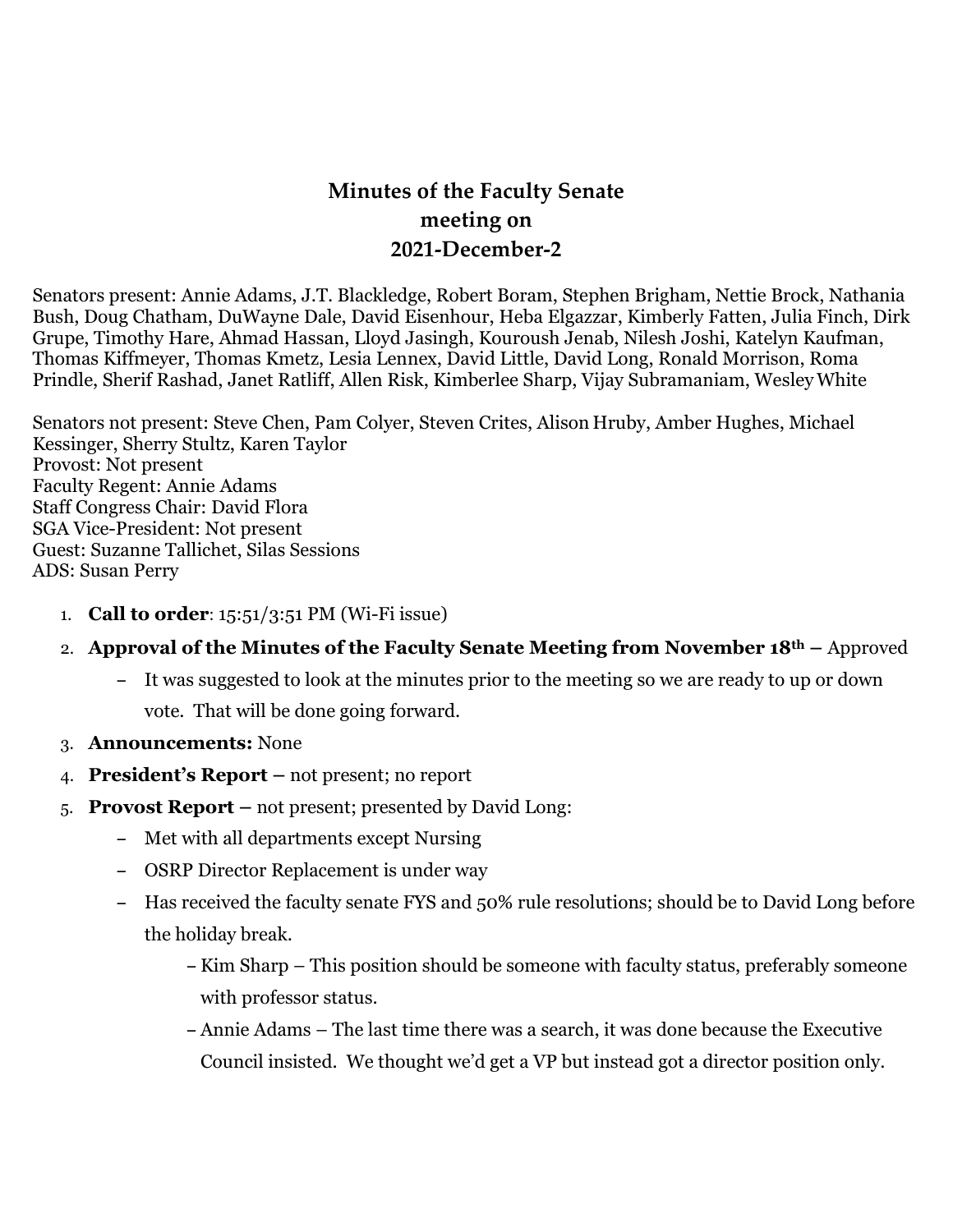- **–** David Long We have an office that is mean to support, direct, and grow research at the institution but due to funding, it doesn't have a fully competent person who knows the ins and outs. That same logic is not used when funding athletic programs.
- **–** Katelyn Kaufman A colleague applied for a grant recently. Before doing so he contacted the office and made sure we qualified as non-land grant university. But the grant was denied because MSU hadn't completed the paperwork that shows we're a non-land grant university.
- **–** PAc 27 received General Council's guidance and is making further edits; then back to Dean's Council
- **–** Send any questions via email
- 6. **Regent Report –** Annie Adams:
	- **–** BOR met today for a work session Report in Blackboard
		- **–** Employee and student recognitions
		- **–** Ratified December graduates
		- **–** Block approved the listed personnel actions
		- **–** Reaffirmed a resolution pursuant to KRS 164.367
		- **–** Accepted the audit report and ratified the amended budget and the 2022-2021 Biennial Budget Request
		- **–** Approved the employee compensation plan
		- **–** Agreed to extend the Strategic Plan (SOAR) to 2021
		- **–** Report from CFO Fister-Tucker
		- **–** Looming KRS funding
		- **–** Opportunity Areas for Efficiency
		- **–** Report from President Morgan
		- **–** Defining points
			- **–** Instructional Increases
			- **–** Athletic Costs
			- **–** Grants and Sponsored Programs
			- **–** Hiring and Appointments
- 7. **Staff Congress Report** David Flora: Staff Congress has not met so there is not report. They will meet next Tuesday, 12/7/2021.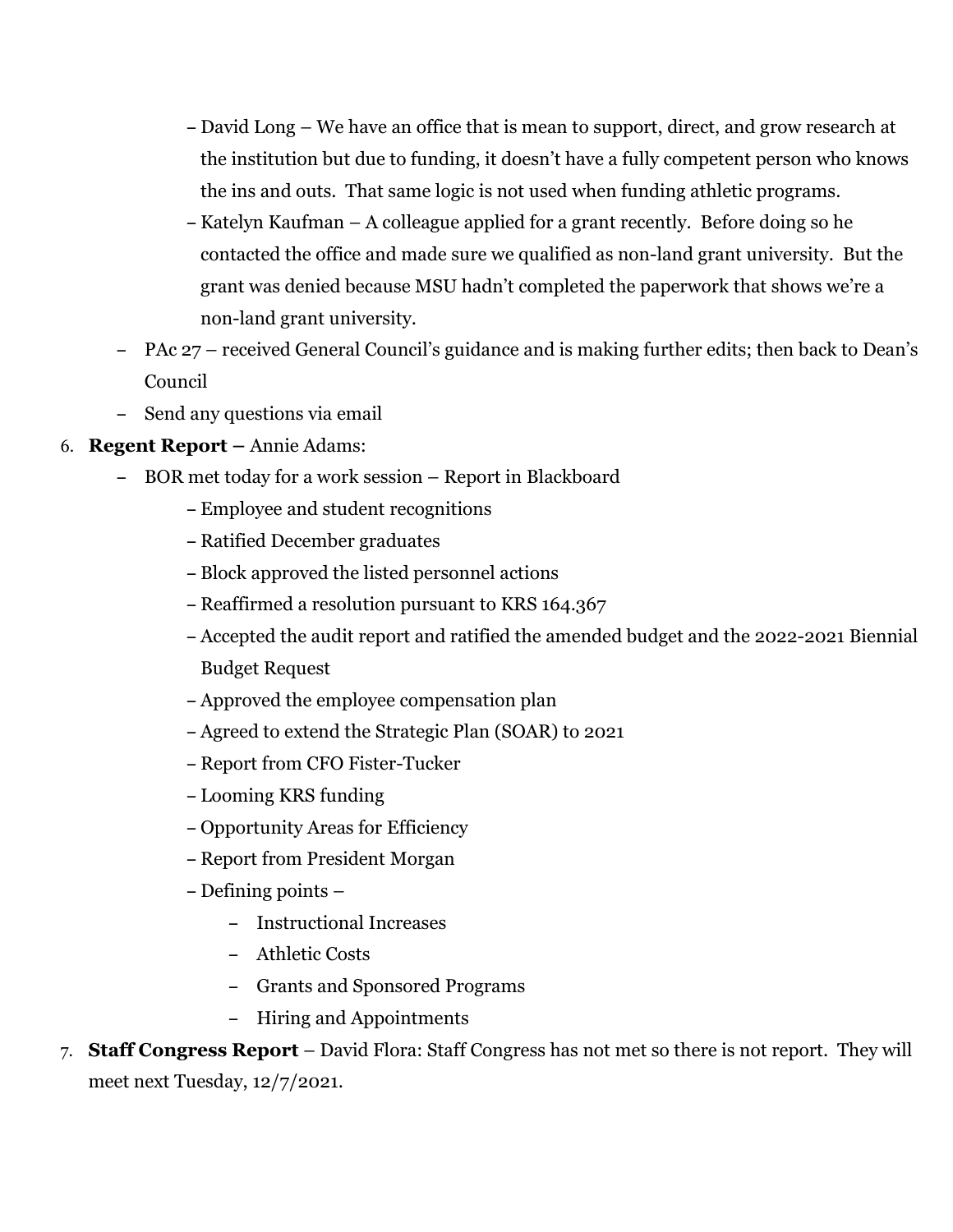- **–** Stephan Brigham with recent Covid variant will we do this abrupt switch to online again? I do not hear any news and no one seems to be following protocol, masks, etc.
	- **–** Ronald Morrison advised to look at the Judge Executive Facebook page for information.
	- **–** David Long has sent Covid concerns to the Provost but has not had a response yet.
	- **–** Lesia Lennex encouraged vaccination and boosters as well as masking.
	- **–** Timothy Hare Faculty Senate voted on a resolution for a vaccine mandate but haven't heard anything. Does the BoR discuss the pandemic? Annie Adams – No, they do not.

#### 8. **Special Guest Report** -

- 9. **SGA Report –** not present, no report
	- **–** David Long David Flora, David Long had a conversation with Ethan and Emily from SGA about issues SGA is bringing forward. Emily will come speak to the Senate in January to speak about these issues.

#### 10. **Executive Council Report:**

- **–** ORSP search and next steps Where do people stand?
	- **–** Timothy Hare We need someone with that skill set plus an experienced researcher who has worked with multiple organizations and who can provide leadership in that office.
	- **–** Julia Finch If a faculty member is going to be working as a co-director position there needs to be course release built into that. That is a massive amount of work to take on. Faculty needs to be involved but not do it for free.
	- **–** Annie Adams We need someone who can do high-level administration.
- **–** Potential suspension of annual evaluations
	- **–** Timothy Hare The process is far more work than it warrants. We could change the system to streamline it. It does not help the faculty member, the students or the institution. If it doesn't have a purpose, get rid of it. If it does have a purpose find a way to streamline it.
	- **–** David Long will ask the Provost to speak directly to this in his next report.
	- **–** Annie Adams Annual evaluation serves two functions. One is for tenure and promotions and the other is for merit pay. Those who need tenure and promotion should continue to submit that.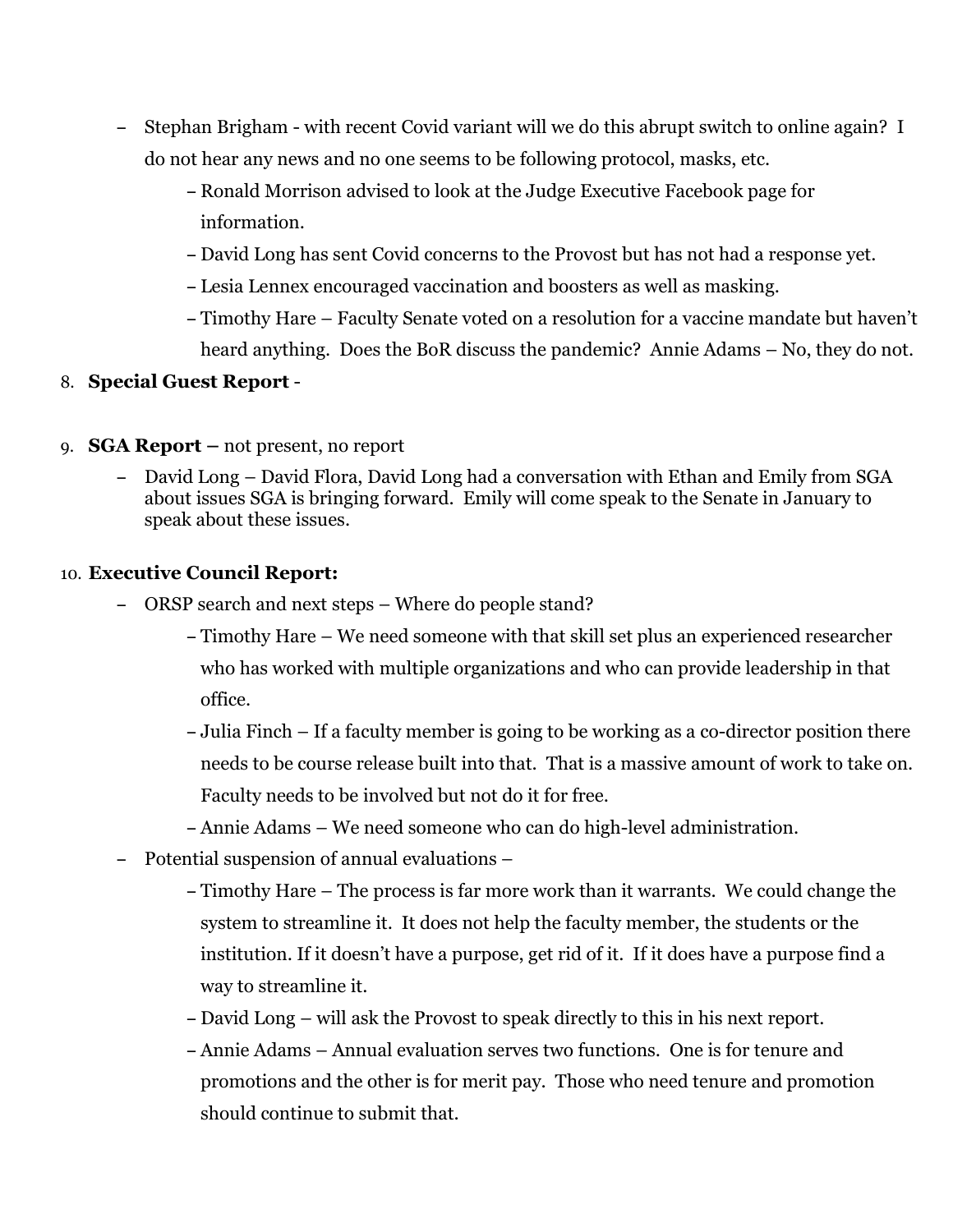**–** Julia Finch – We could acknowledge calculated work stoppages.

**–** Lesia Lennex – We all have to agree to do the same thing.

## 11. **Executive Council Committee Reports:**

- **– Academic Issues –** Kouroush Jenab:
	- **–** Ahmad Hassan The resolution was presented and voted on in the last meeting.
	- **–** David Long The resolution was then passed to the Provost.
	- **–** Annie Adams There is nothing from CPE or SACSCOC that justifies the 50% rule.
- **– Evaluations –** Lesia Lennex:
	- **–** Resolution re: Annual Evaluations First Reading
	- **–** For spring of 2022 we should suspend annual evaluation
- **– Faculty Welfare & Concerns –** Katelyn Kaufman:
	- **–** PAc-30 Performance Based Compensation Plan
	- **–** Send friendly amendments by the first of the year
- **– Governance –** Julia Finch:
	- **–** Annual Survey Will see again in spring
	- **–** FYS Dr. Morgan only hears about FYS from Faculty Senate. He doesn't seem to want to move forward with that committee.

### 12. **New Business:**

- **–** David Long Dueling system holds Are other departments around the college experience this too?
	- **–** Dirk Grupe Some students were advised incorrectly on when to take or not take a class which caused issues.
	- **–** Timothy Hare Placing student holds to ensure they are scheduled properly is awesome and we should all be doing it.
	- **–** Send any other feedback to David Long. We will bring in a representative from Miss Barber's office to have a conversation with faculty and AVP Couch.
- **–** Dough Chatham moved to extend the meeting by five minutes. Seconded by many. All in favor.
	- **–** Lesia Lennex Motion to Timothy Hare seconded the motion.
		- **–** Kaitlyn Kaufman Change language to 'faculty energies would be better turned towards other pressing activities that we need to do at this time of the year'